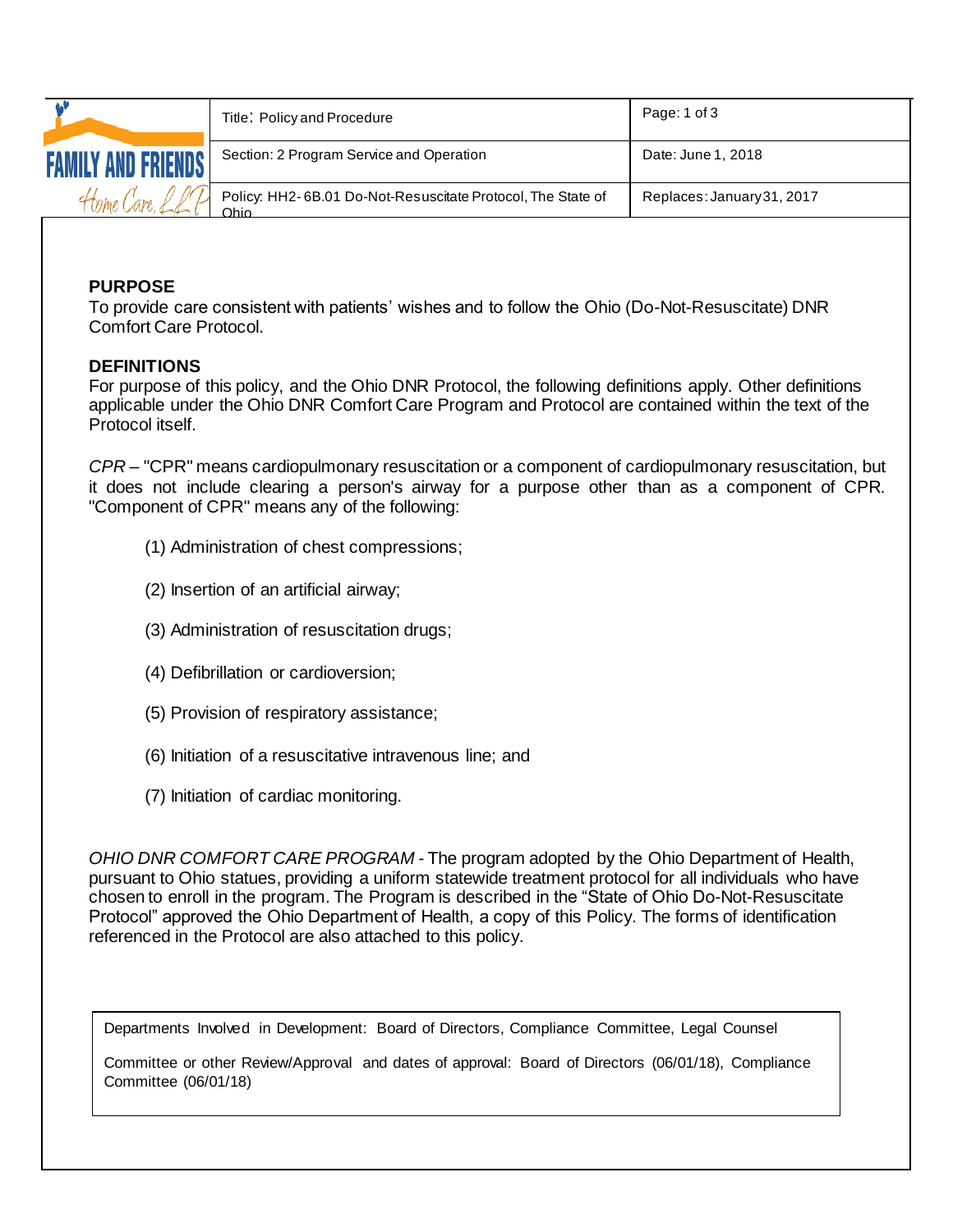|      | Title: Policy and Procedure                                         | Page: 2 of 3               |
|------|---------------------------------------------------------------------|----------------------------|
|      | Section: 2 Program Service and Operation                            | Date: June 1, 2018         |
| Home | Policy: HH2-6B.01 Do-Not-Resuscitate Protocol, The State of<br>Ohio | Replaces: January 31, 2017 |

## **POLICY**

Family and Friends Home LLP (Agency) will follow the Protocol for those clients seeking treatment in their homes who present with identification in accordance with the Protocol.

A DNR order under the Protocol, for a client of the Agency, shall be considered current unless discontinued by the client's attending physician or revoked by the client.

In accordance with Ohio Law, the physicians and clinical nurse specialist unwilling or unable to comply with the Protocol shall not prevent or delay the transfer of the client to a physician or facility that will follow the Protocol.

This policy does not apply to clients who are not covered by the Protocol. Other Hospital policies may apply in such cases. For patients who are not covered by the Protocol, and are no longer decisional capable, the Policy on Limiting Life-Sustaining Treatment may apply.

### **PROCEDURE**

**1.** Protocol – For requirements of the Ohio DNR Comfort Care Program, and procedures to be followed, refer to the Protocol attached, and the following sections of this Policy.

**2.** Patient Identification – Clients covered under the Ohio DNR Protocol are to receive wrist bands containing the unique Ohio Logo, as provided for in the Ohio DNR Protocol. Clients already covered by the by the Ohio Protocol, but who do not already have an Ohio DNR wrist band are to receive an Ohio DNR wrist band upon admission. Clients who become covered under the Ohio DNR Protocol while at the in the home. (e.g. upon the issuance of an order under the Protocol) will receive the Ohio DNR wrist band at that time.

**3.** Revocation of DNR identification or DNR order

a. A person with DNR identification under the Protocol, or a DNR order, may revoke his or her DNR status by an oral or written request to receive CPR.

b. A person with DNR identification under the Protocol may revoke that DNR identification by doing any of the following:

1) In the case of a form or wallet card, by destroying the form or wallet card;

- 2) In the case of a bracelet or necklace, by permanently removing the bracelet or necklace; or
- 3) In the case of a declaration that includes a specification that the declarant wishes to use it as DNR identification, by revoking the declaration in accordance with section 2133.04 of the Revised Code.

c. The attending physician clinical nurse practitioner or clinical nurse specialist, of a person with a person with a DNR order may revoke the DNR order by issuing an order discontinuing the DNR order. If DNR identification was issued on the basis of the revoked DNR order, any revocatior of the DNR identification is to be accomplished as provided in paragraph 2. of this procedure.

Departments Involved in Development: Board of Directors, Compliance Committee, Legal Counsel Departments Involved in Development: Board of Directors, Compliance Committee, Legal Counsel

Committee or other Review/Approval and dates of approval: Board of Directors (06/01/18), Compliance (2/17) Committee (06/01/18)